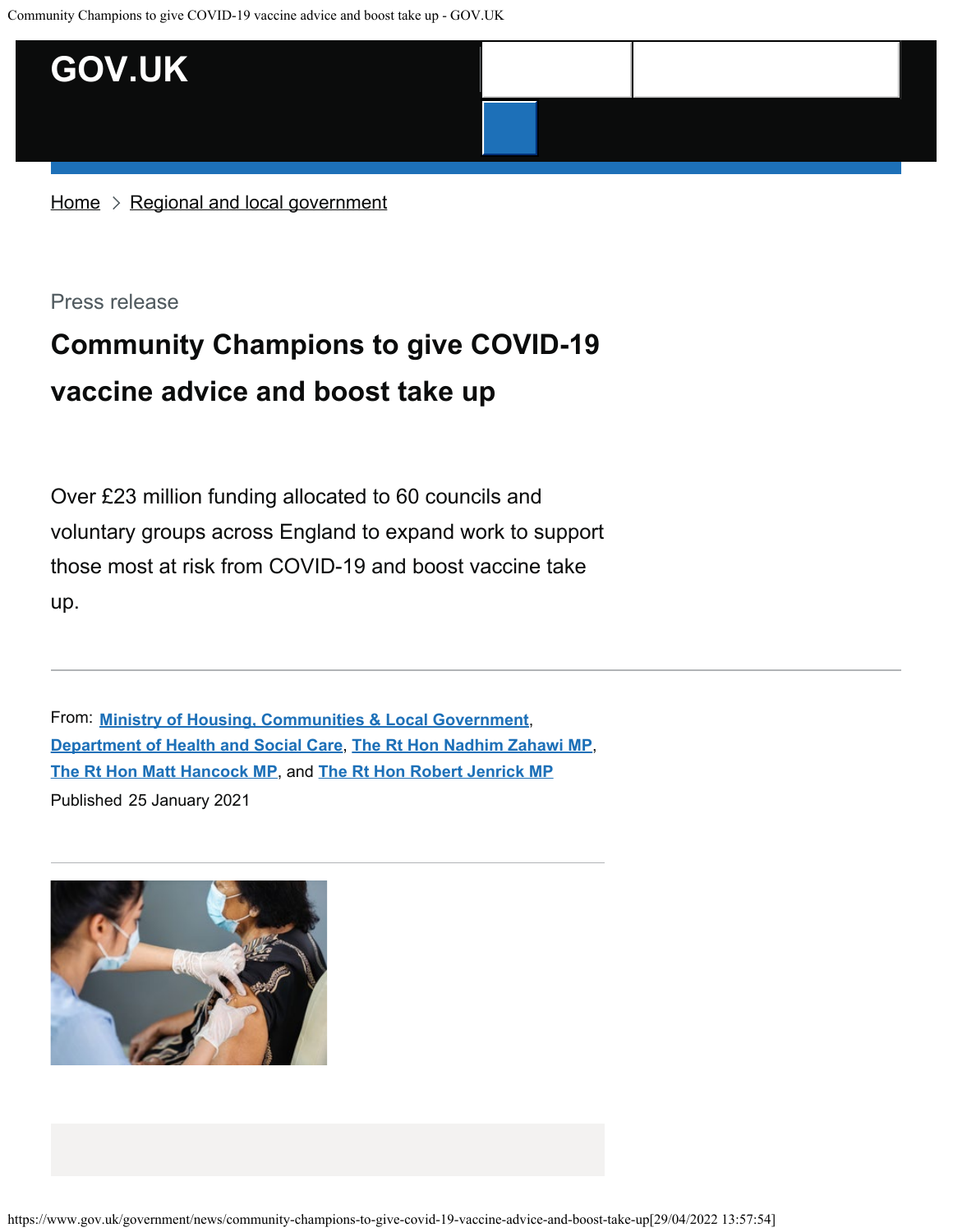- £23.75 million funding for councils and voluntary groups to expand covid communications with at risk groups
- Community Champions will share COVID-19 vaccine advice and information to boost local vaccination takeup
- Funding will support extra school programmes, helplines and phone calls to those in at risk groups

Over £23 million funding has been allocated to 60 councils and voluntary groups across England to expand work to support those most at risk from COVID-19 and boost vaccine take up, Communities Secretary Robert Jenrick announced today (25 January 2021).

Through the Community Champions scheme councils and voluntary organisations will deliver a wide range of measures to protect those most at risk - building trust, communicating accurate health information and ultimately helping to save lives. This will include developing new networks of trusted local champions where they don't already exist.

Today's funding is specifically targeted at areas with plans to reach groups such as older people, disabled people, and people from ethnic minority backgrounds who according to the latest evidence are more likely to suffer long-term impacts and poor outcomes from COVID-19. Each of the 60 councils have developed their own plan to improve communications with these groups including helplines, school programmes, workplace engagement, phoning those in at risk groups as well as training sessions to help people provide information and advice.

The Community Champions will tap into their local networks to provide advice about COVID-19 and the vaccines. Champions will also work with councils to identify barriers to accessing accurate information and to provide tailored support, such as phone calls for people who are digitally excluded, helplines, and linking to GP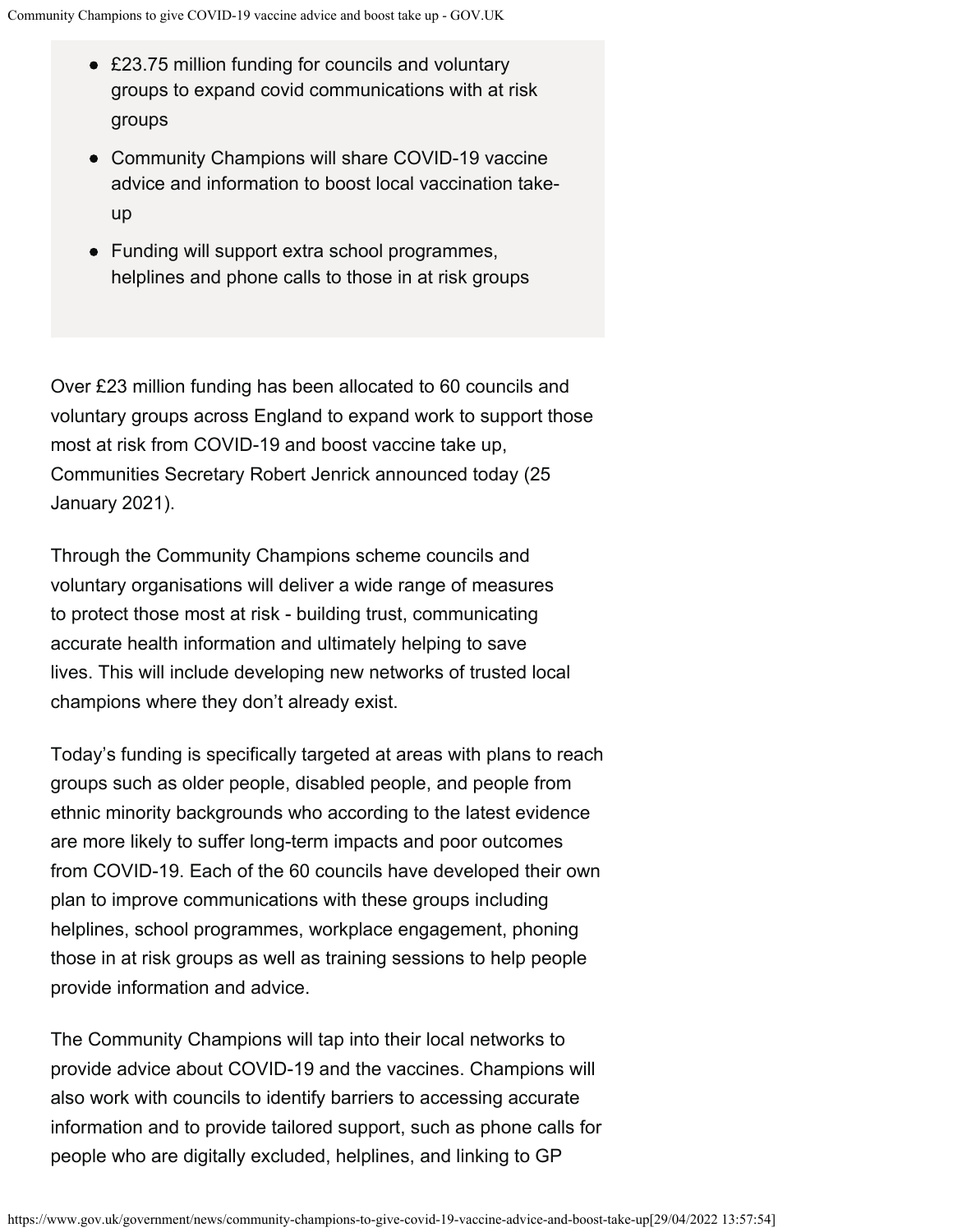surgeries.

The funding will also support areas to tackle misinformation and encourage take-up as the vaccination programme expands across the country.

This builds on wider, cross-government measures to engage communities to tackle the disproportionate impact the pandemic has had on certain groups and to provide accurate information about COVID -19 and the vaccines to everyone.

This is part of over £7.9 billion government funding provided to councils to help them support their communities during the pandemic.

Communities Secretary, Rt Hon Robert Jenrick MP said:

 $\hspace{0.1mm}$  " It is vital that everyone has access to accurate and up to date information about COVID-19. False information about COVID-19 vaccines could cost lives. Today's funding will help councils and community groups expand some of the excellent work already underway and reach out to their communities to ensure they have the information they need and get their questions answered. Ultimately this funding will help save lives."

Secretary of State for Health and Social Care Matt Hancock said:

- " Throughout the pandemic, our priority has been to protect the most vulnerable."
- $\hspace{0.1mm}$  " It is vital higher-risk groups are able to access the advice and information they need whether it's about testing, accessing the NHS or the benefits of a lifesaving vaccine."
- " I'm delighted to see further funding going to local areas to support their communities during this challenging time, and I'm thankful for the continued expertise and dedication of community leaders in spreading the word about our historic vaccination rollout programme across the country."

Vaccine Deployment Minister Nadhim Zahawi said: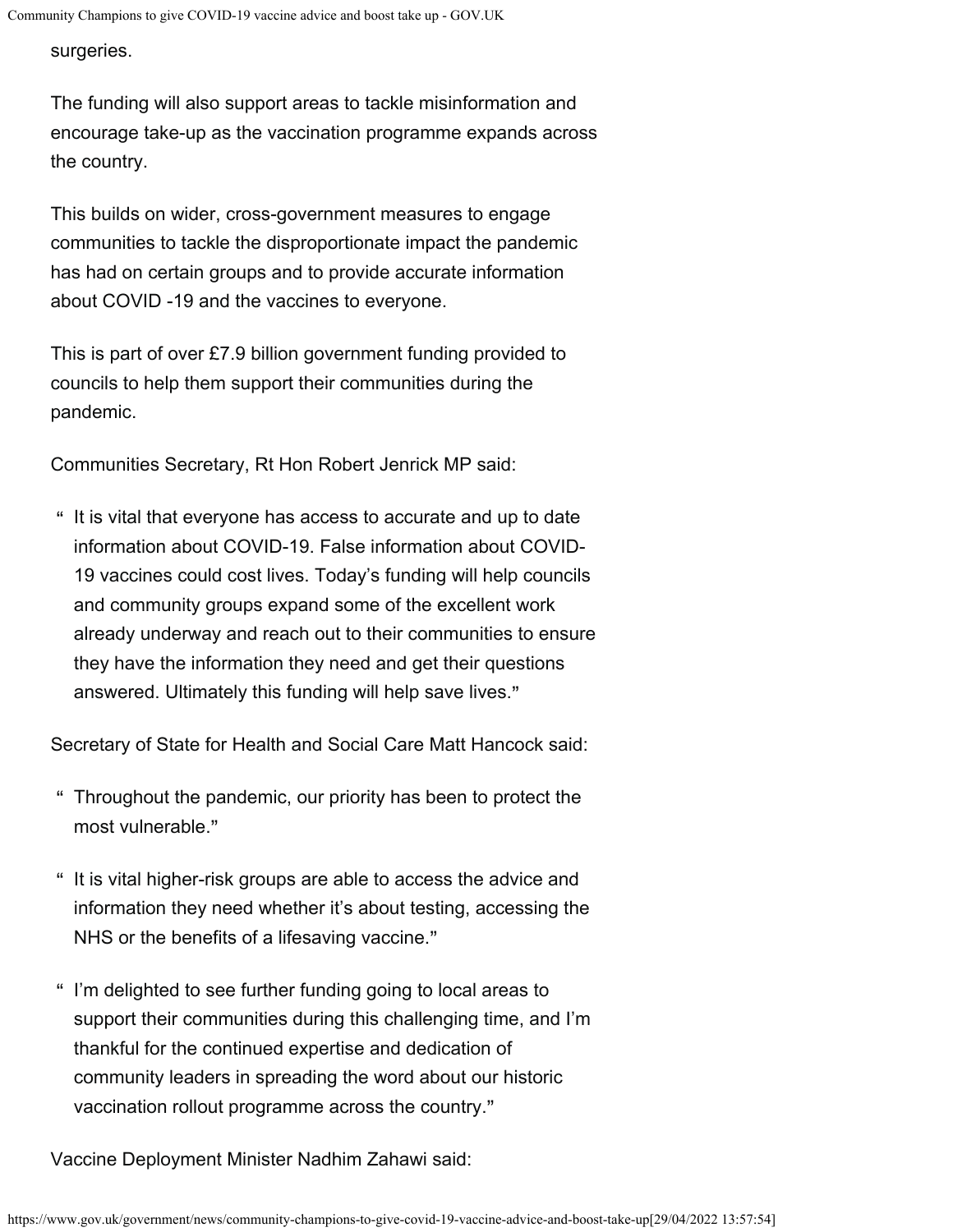- " We want all communities to take up the offer of a free vaccine and I have been working closely with faith and community leaders to ensure those who may be at higher risk of harm from this virus know how they can benefit from a vaccine."
- " The expansion of the Community Champions scheme will help everyone get the advice and information they need about COVID-19 vaccines."

Community Champions are already in place across many areas of England, and in Birmingham have proved effective in helping communities understand what they need to do to stay safe.

Cllr Paulette Hamilton, Cabinet Member for Health and Social Care, said:

- " We've seen great success in Birmingham with our community champions network with it helping us reach identified gaps and those sometimes harder to reach communities across the city."
- " Champions are supported through regular live Q&A sessions allowing them to gain access to the latest advice and guidance that is accessible to those with various disabilities and language barriers to share amongst our communities."
- " We also provide the opportunity for them to share their insights and concerns and encourage and welcome two-way communications to help inform local strategy and delivery."

Throughout the pandemic, the government has prioritised protecting the most vulnerable in our society and have invested more than £4 million into research on ethnic disparities in COVID-19, so that we can go further.

Many different communities will be supported, including Gypsy, Roma, Traveller, people with learning disabilities, as well as faith groups. Champions will be drawn from these groups to share accurate health information with their neighbours, networks, and wider community.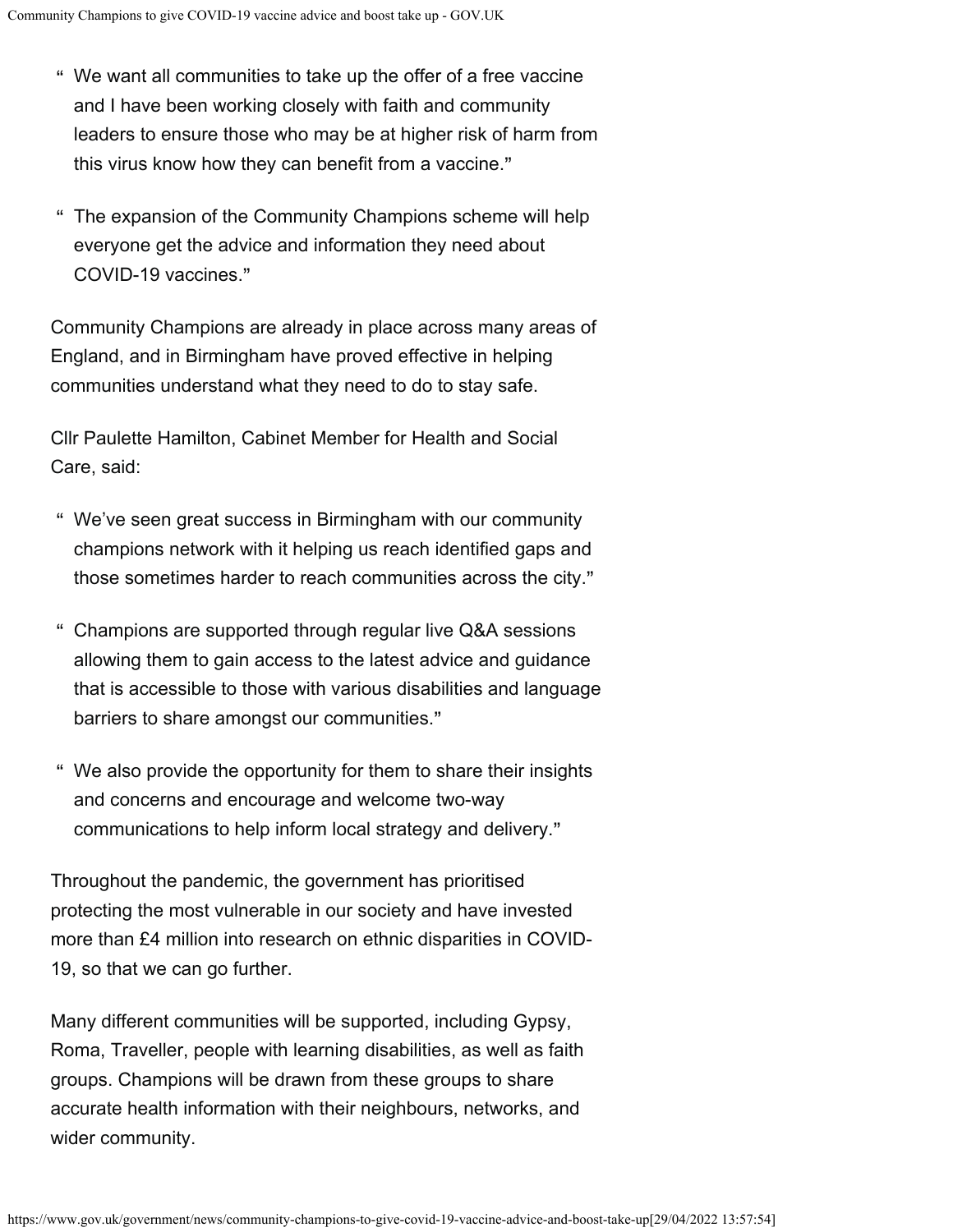Two charities, Strengthening Faith Institutions and Near Neighbours, will be supporting councils in working with grassroot organisations and community leaders, to ensure that communities understand how the pandemic is being tackled and feel empowered to take action to keep themselves safe.

## **Birmingham case study**

Debbie, aged 52 from Birmingham:

- " I became a Champion because I'm a childminder. I felt that by being a Champion I could lead by example and ensure that I pass accurate and up-to-date information to other childminders and to the families of the children I care for. I do feel that by following the proper government advice sent through the Community Champion scheme, and with the precautions my work setting put in place, the effect of COVID-19 here has been limited."
- " I also have two children, both in fulltime education: one at secondary school, the other at college. My husband is also in the vulnerable person category as he has Multiple Sclerosis. So, as well as working, I must support the family, looking after two boys who are studying from home."
- " By no means has our time been easy. My father passed away in February and my father-in-law in October. Fortunately, neither were COVID-19-related but organising funerals with restrictions was difficult."
- " As a Champion I send all the updates from the council to a local support group on WhatsApp, which includes everyone in our cul-de-sac. Anyone can also pop on there what they need shopping-wise and we go and get it for them. In fact, my weekly grocery delivery includes three other vulnerable households, as well as my own. So, we wipe everything down, pop it in bags, and deliver the shopping on the doorstep in what looks like a glorified version of 'knock-door-run'!"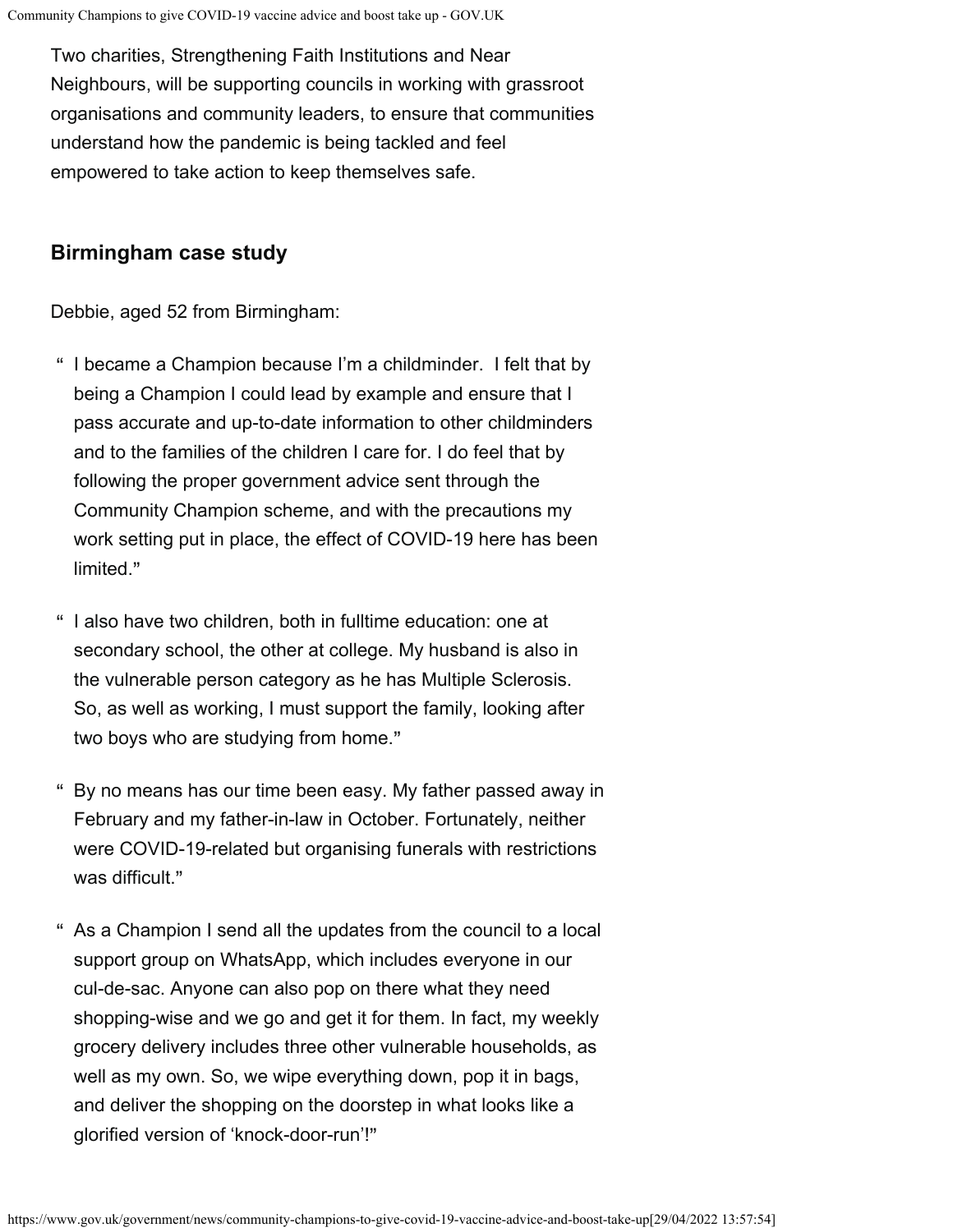- " I'm a member of the Birmingham City Council Early Years COVID-19 group, where we try and support all early-years settings. Here the council has even provided us with PPE, which I have collected to deliver to a number of locations. They have also signposted us to mobile units where we can have lateral flow tests in the hope that parents see that our childcare settings are safe."
- " I cannot express how great Birmingham City Council has been with latest updates, government advice and much more."

## **Birmingham allocation**

Birmingham will receive £440,000 of funding. This will include; the commissioning of helplines through VCS groups to allow those with limited access to digital to follow guidance and have support for tests and vaccines. This will also include more materials for BSL/audio materials for people with poor literacy, and materials for those with learning disabilities. And an extension of contracts with existing VCS to accelerate engagement around vaccinations.

## **Further information**

This announcement builds on the work being done by the Minister for Equalities, Kemi Badenoch, to identify and tackle the disparities in health outcomes being faced by black and minority ethnic people as a result of COVID-19 as well as wider, crossgovernment engagement:

**Near Neighbours** will receive £1 million funding to help bring people together in communities that are religiously and ethnically diverse, so that they can get to know each other better, build relationships of trust, and collaborate together on initiatives that improve the local community they live in. Near Neighbours provide grass root community organisations small grants to develop local initiatives. The surge fund they have been provided will be to further the Community Champion Scheme work.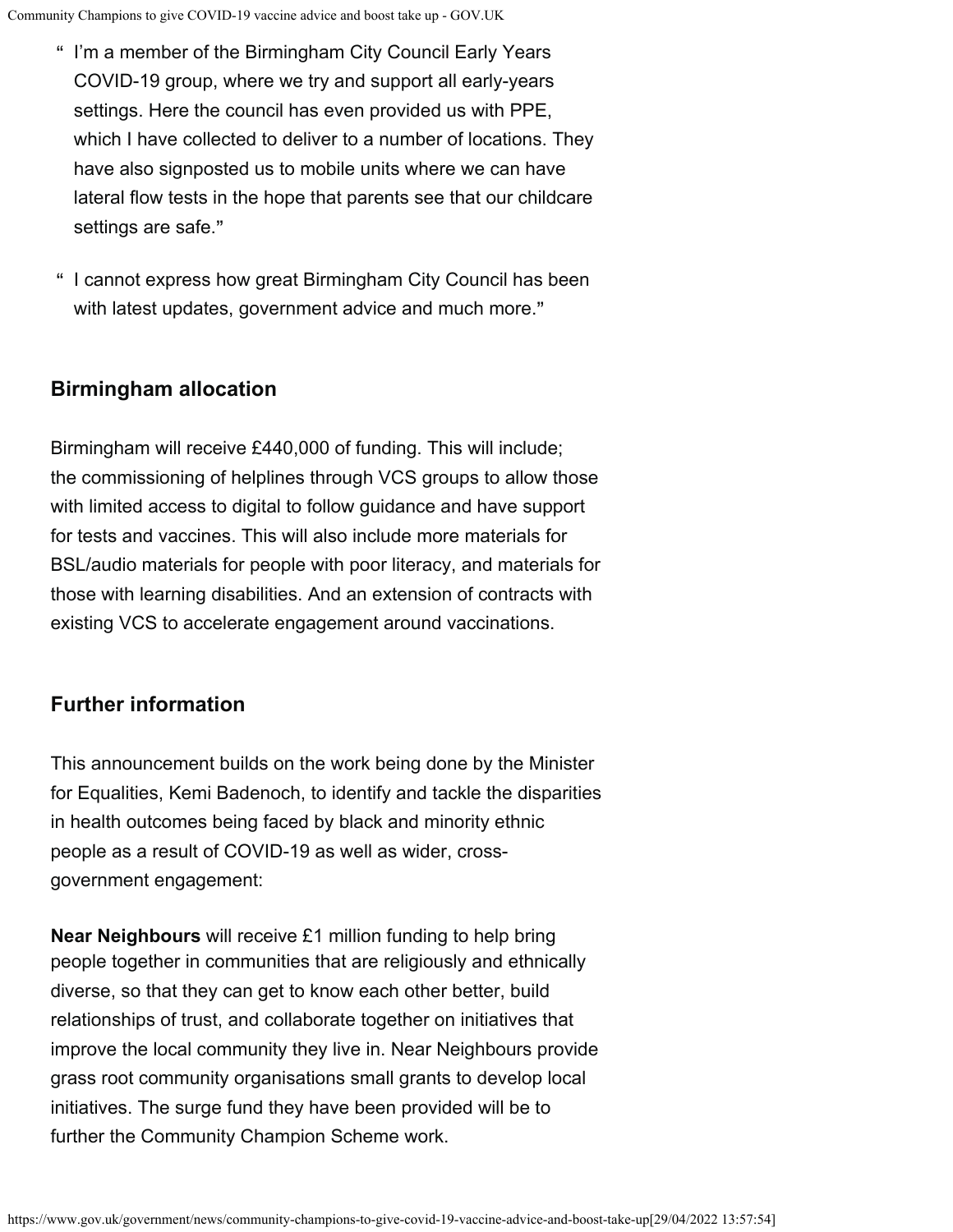**Strengthening Faith Institutions** will receive £1.15 million funding to support work in communities to strengthen and professionalise faith institutions. Due to their reach into BAME and particularly marginalised communities, they will be developing community messaging and identifying influential community leaders and developing them into community champions.

Materials and best practice from local areas will be shared with other areas of the country to ensure that the impact of the scheme and the funding being announced today is maximised, as well as enabling both central and local government to learn lessons about what works locally or for certain communities, and why.

See a full list of [local authorities and funding allocations](https://assets.publishing.service.gov.uk/media/600b0db68fa8f5654da17bf1/las-and-funding-allocations.odt) (ODT, 8.72 KB)

Office address and general enquiries

2 Marsham Street London SW1P 4DF

Email [correspondence@communities.gov.uk](mailto:correspondence@communities.gov.uk)

General enquiries: please use this number if you are a member of the public 030 3444 0000

If your enquiry is related to COVID-19 please check our guidance page first before you contact us - [https://www.gov.uk/guidance/coronavirus](https://www.gov.uk/guidance/coronavirus-covid-19-guidance-for-local-government)[covid-19-guidance-for-local-government](https://www.gov.uk/guidance/coronavirus-covid-19-guidance-for-local-government).

If you still need to contact us please use the contact form above to get in touch, because of coronavirus (COVID-19). If you send it by post it will not receive a reply within normal timescale.

Media enquiries

Email [newsdesk@communities.gov.uk](mailto:newsdesk@communities.gov.uk)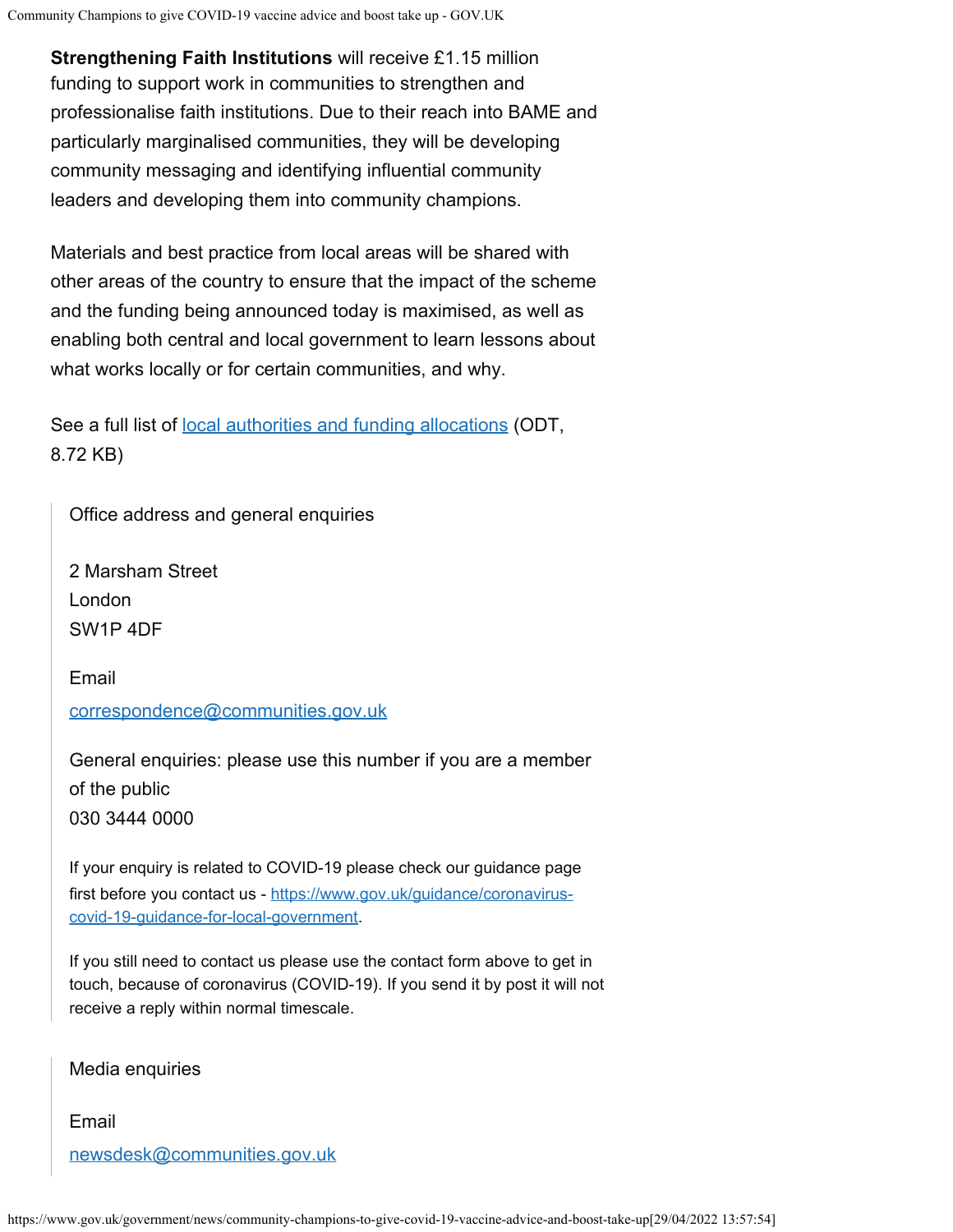Please use this number if you are a journalist wishing to speak to Press Office 0303 444 1209

Social media - MHCLG

Twitter -<https://twitter.com/mhclg> Flickr -<http://www.flickr.com/photos/mhclg> LinkedIn -<http://www.linkedin.com/company/mhclg>

Share this page

**[Facebook](https://www.facebook.com/sharer/sharer.php?u=https%3A%2F%2Fwww.gov.uk%2Fgovernment%2Fnews%2Fcommunity-champions-to-give-covid-19-vaccine-advice-and-boost-take-up) [Twitter](https://twitter.com/share?url=https%3A%2F%2Fwww.gov.uk%2Fgovernment%2Fnews%2Fcommunity-champions-to-give-covid-19-vaccine-advice-and-boost-take-up&text=Community%20Champions%20to%20give%20COVID-19%20vaccine%20advice%20and%20boost%20take%20up)**

Published 25 January 2021

**Explore the topic**

**[Regional and local government](https://www.gov.uk/regional-and-local-government)**

**[Vaccinations for coronavirus](https://www.gov.uk/coronavirus-taxon/vaccinations)**



https://www.gov.uk/government/news/community-champions-to-give-covid-19-vaccine-advice-and-boost-take-up[29/04/2022 13:57:54]